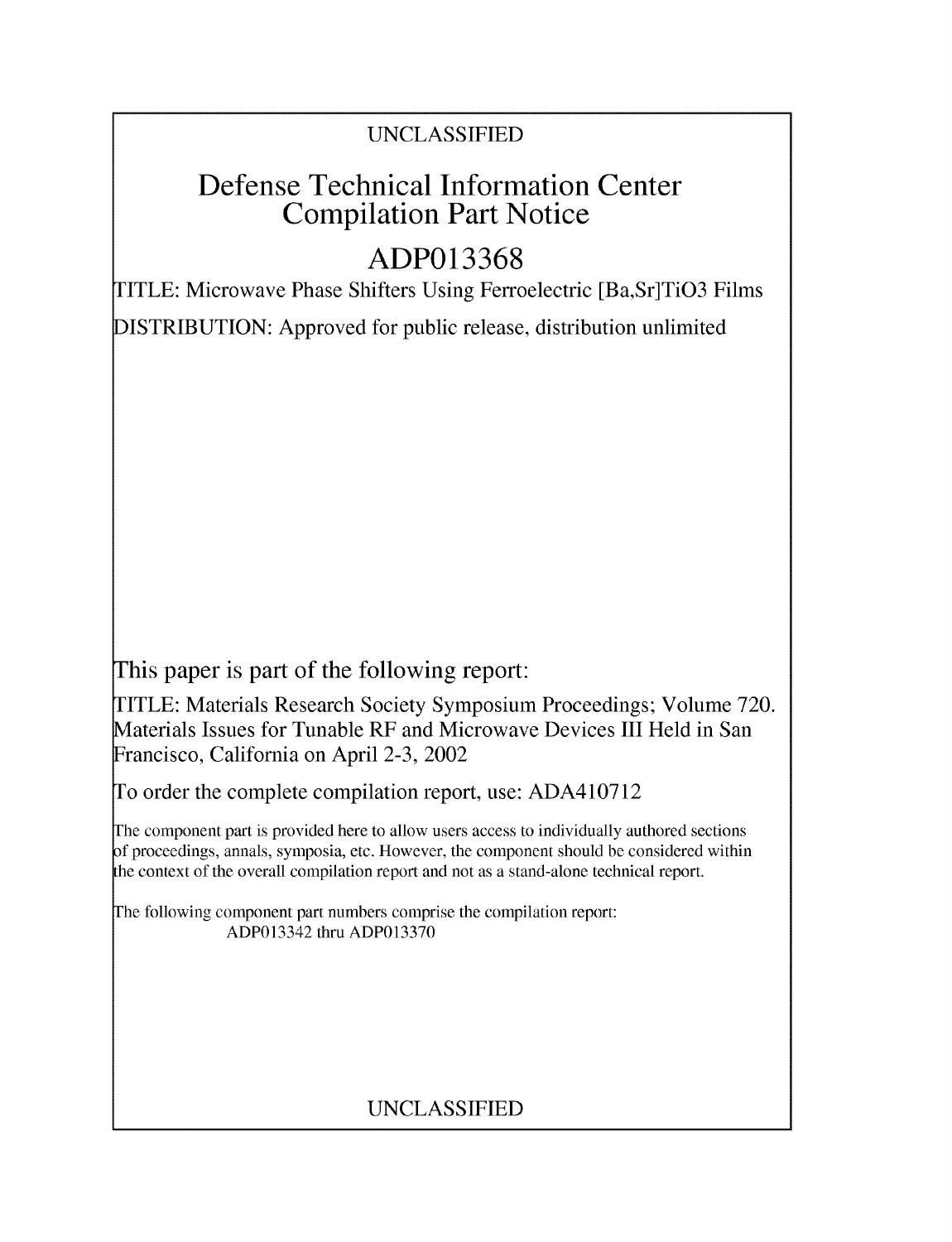#### Microwave Phase Shifters Using Ferroelectric  $(Ba, Sr)TiO<sub>3</sub> Films$

Won-Jeong Kim, Eun-Kyoung Kim, Seung-Eon Moon, Seok-Kil Han, Su-Jae Lee, and Kwang-Yong Kang

Basic Research Laboratory, Electronics and Telecommunications Research Institute, Kajung-Dong 161, Taejon, 305-350, Korea

#### ABSTRACT

The ferroelectric  $(Ba_{0.6}Sr_{0.4})TiO<sub>3</sub>$  (BST) films were prepared on (001) MgO single crystals by pulsed laser deposition. Coplanar waveguide (CPW) type phase shifters controlled by external dc bias field were fabricated on BST films using a 2  $\mu$ m thick metal layer to reduce metal loss. Microwave properties of the CPW phase shifter were measured using a HP **8510C** vector network analyzer from  $0.1 - 20$  GHz. The fabricated CPW phase shifters (8 mm long) exhibited differential phase angle of 100  $^{\circ}$  at 10 GHz with a dc bias field of less than 80 kV/cm between center and ground conductors. Furthermore, a stable differential phase angle (102  $\pm$  3.5  $\degree$ ) was observed from another CPW while changing the power of incident microwave from -10 to +30 dBm. Gap size dependent dielectric constant of the BST film was observed and a simple correction method was suggested in the paper. These results demonstrate the possible application of ferroelectric tunable devices on a high power tunable wireless telecommunication.

#### **INTRODUCTION**

Ferroelectric thin films with electric field dependent dielectric constant are being used to develop a new class of tunable microwave devices.[1-7] An important tunable microwave device using ferroelectric film is a wideband phase shifter which is the most important component of the phased array antenna. A simple co-planar waveguide (CPW) type phase shifter has advantages over other type phase shifters; easy fabrication with one-mask, easy to measure the microwave characteristics, and easy to extract film parameters.

In this paper, we report the microwave characteristics of the CPW fabricated on  $(Ba_{0.6}Sr_{0.4})TiO<sub>3</sub>$  (BST) in terms of differential phase shift, and dielectric constant of BST. The fabricated CPW phase shifters exhibited a large differential phase angle with a dc bias field of less than 80 kV/cm between center and ground conductors. Furthermore, a stable differential phase angle was observed from another CPW while changing the power of incident microwave from  $-10$  to  $+30$  dBm.

At the end of this paper, we will discuss dielectric properties of the BST film in terms of the gap size of the device, which exhibits that the dielectric constant of the BST extracted by the conformal mapping increases with decreasing gap size. We introduced a simple empirical method to correct dielectric constant of a thin layer of high-k material.

#### FILM GROWTH **AND DEVICE** FABRICATION

Single phase BST films were deposited using a well-known pulsed laser deposition (PLD) method onto (001) MgO single crystal. A focused Kr:F excimer pulsed laser was used to ablate BST target. MgO substrates were heated at 750 °C and the deposition chamber was kept in the oxygen pressure of 170 mTorr. The thickness of the BST films were controlled by changing the deposition time, and confirmed from a cross-sectional view of the film by scanning electron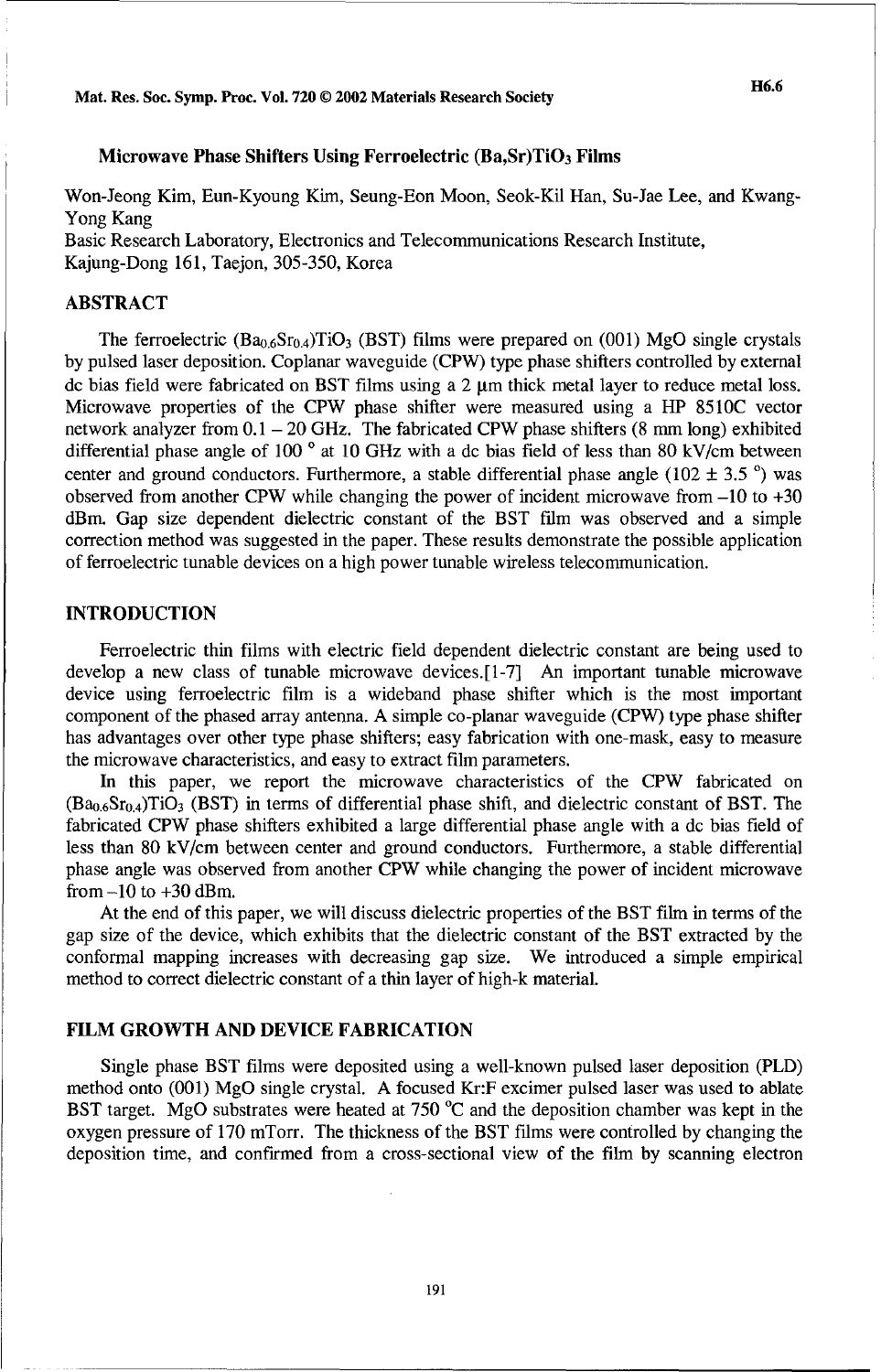

Figure 1. Frequency dependant measured microwave properties of CPW with changing bias voltage; (a) magnitudes of  $S_{11}$  and  $S_{21}$ , and (b) phase of  $S_{21}$ .

microscopy. The structure of the films were routinely investigated by x-ray diffraction, and found be epitaxial film growths. A thick  $Au/Cr$  layer  $(2 \mu m)$  was deposited by sputtering method. Devices were fabricated on BST films through a conventional photo-lithography with a dry etching technique. Microwave properties of the CPW's were measured at 0.1 - 20 GHz range by a HP 85 **1OC** network analyzer. Dielectric constants of the films were extracted using a modified conformal-mapping method from measured S-parameters and dimensions of devices.

#### A TYPICAL CPW PHASE SHIFTER

Figure 1 shows a typical frequency dependent microwave property of the CPW with external bias voltages  $(0 - 40 \text{ V})$ . Note that the maximum dc bias voltage was limited to 40 V to protect the network analyzer. The dimension of the corresponding CPW is  $25 \mu m$  (width),  $5 \mu m$ (gap), and 8 mm (length), and the thickness of the BST film is 3000 **A.** From fig. **1.** (a), the measured insertion loss **821** decreases with increasing frequency, and improving with bias voltage, which is a typical trend of CPW type. Decreasing electrical length of device with increasing bias voltage is evident from the frequency dependant phases of S<sub>21</sub> shown in fig. 3 (b). The measured phase shift angle between 0 and 40 V ranges  $100 - 177$  <sup>o</sup> at  $10 - 20$  GHz, respectively. These values are significant since large differential phase shifts are achieved with such a low bias voltage of 40 V. Since differential phase shift angle with 40 V is not saturated yet (fig. 3 (b)), it will increase further with a higher dc bias voltage and expected to reach at least 180  $^{\circ}$  at 10 GHz with 100 V. Maximum of return loss  $(S_{11})$  ranges from  $-4 \sim -7$  dB, which



and linear fitting to extract <sup>E</sup><sub>10</sub>(0V)=21.95 *effective dielectric constant of* CPW.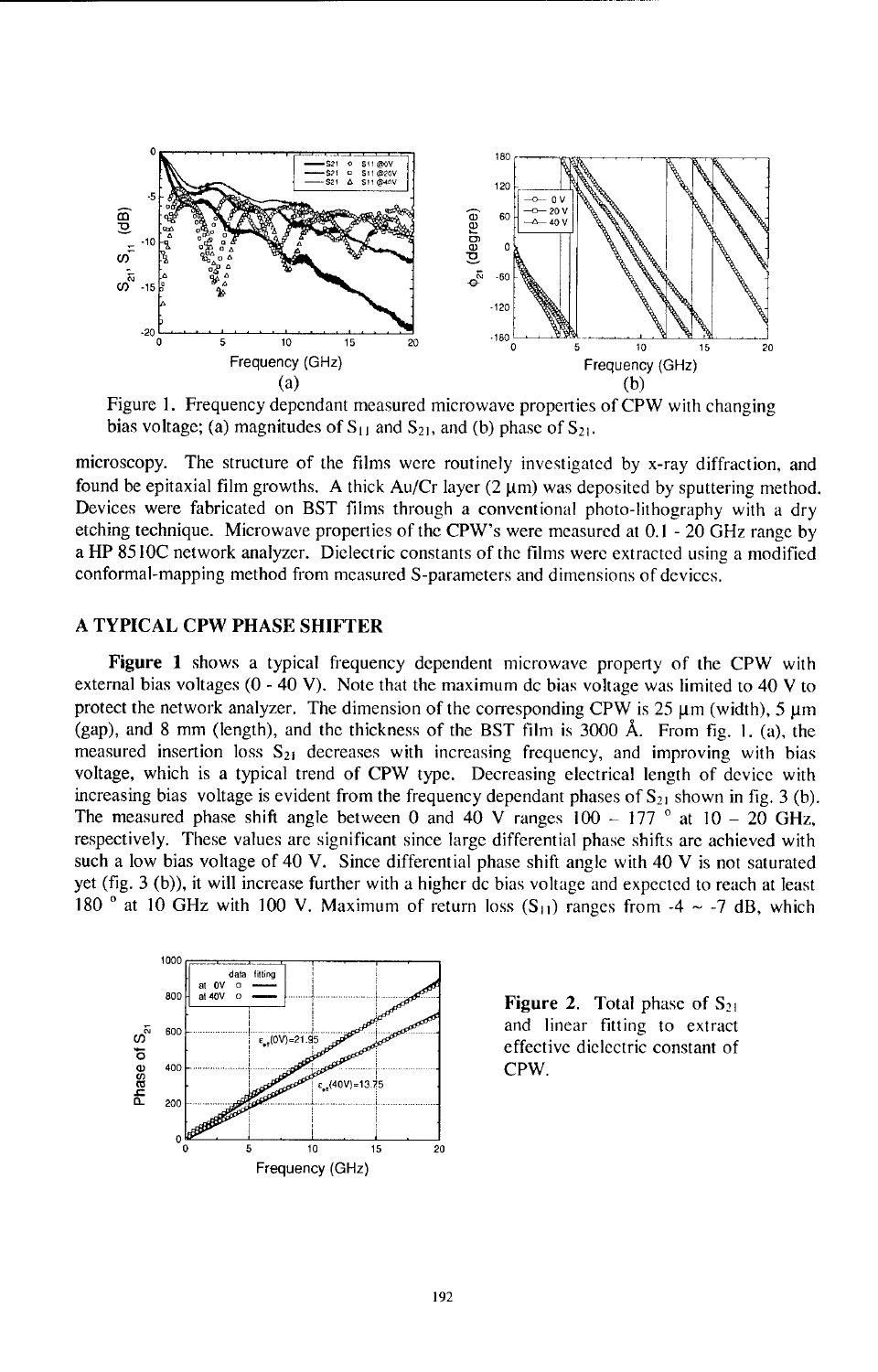suggests that the impedance of the device is not matched to the probe impedance of 50  $\Omega$ . However,  $S_{11}$  can be suppressed further using a matched design by controlling the dimension of the device. The measured insertion loss at 10 GHz ranges from  $-12$  to  $-5.5$  dB with 0 and 40 V, respectively, which mostly caused by a poor impedance matching, an electrode loss, and an unexpectedly lossy BST film  $(0.12 \text{ (at } 0\text{V}) > \tan \delta > 0.03 \text{ (at } 40\text{V})$ .

Dielectric constant of the ferroelectric BST film is calculated from the total phase of  $S_{21}$ , which is equivalent with the electrical length. The electrical length of the device can be expressed as following,

$$
\phi_{21} = 2 f_o \sqrt{\varepsilon_{\text{eff}} \mu_{\text{eff}}} \times l \times 180/c , \quad \text{---} \quad (1)
$$

where  $f_0$  is the operating frequency,  $\varepsilon_{\text{eff}}$  and  $\mu_{\text{eff}}$  are the effective dielectric constant and magnetic permearbility of the device, respectively, **1** is the length of CPW, and c is the light velocity in the air. Figure 2 shows that the measured total phase  $\phi_{21}$  of the CPW agrees well with those of fitted using eq. (1) when  $\mu_{\text{eff}} = 1$ . Minor deviations at low and high frequency ends are observed in the graph, which may attributed to the frequency dependent non-linear response of ferroelectrics. To extract the dielectric constant of ferroelectric film, a modified conformal mapping technique has been used.[8,9] Dielectric constant of substrate, film, and air have the following relation,

 $\mathcal{E}_{\text{eff}} = k_{sub}\mathcal{E}_{sub} + k_{film}\mathcal{E}_{film} + k_{air}\mathcal{E}_{air},$  ---------(2)

where k's are corresponding to the filling factors for the substrate, film and air. The calculated film dielectric constant decreases from 510 at 0 V to 250 at 40 V. This is corresponding to 50 % of dielectric constant change with 80 kV/cm of a dc bias field, which is comparable with those of the reported BST films.[1-7]

Another CPW with 10  $\mu$ m gap has been exposed to high power microwaves upto +28.3 dBm **-1** Watt) to test device reliability under high microwave powers.[10] The input microwave power were swept from - 10 to 28.3 dBm, which have been accomplished with appropriate sets of microwave power amplifiers and/or attenuators with power dividers to monitor the input and



<sup>30V</sup> <sup>43.4°</sup> <sup>dependent differential phase</sup>  $\frac{1}{\sqrt{4\lambda_0 + 4\lambda_1 + 4\lambda_2}}$  shift with varying microwave power from -10 differential phase angle with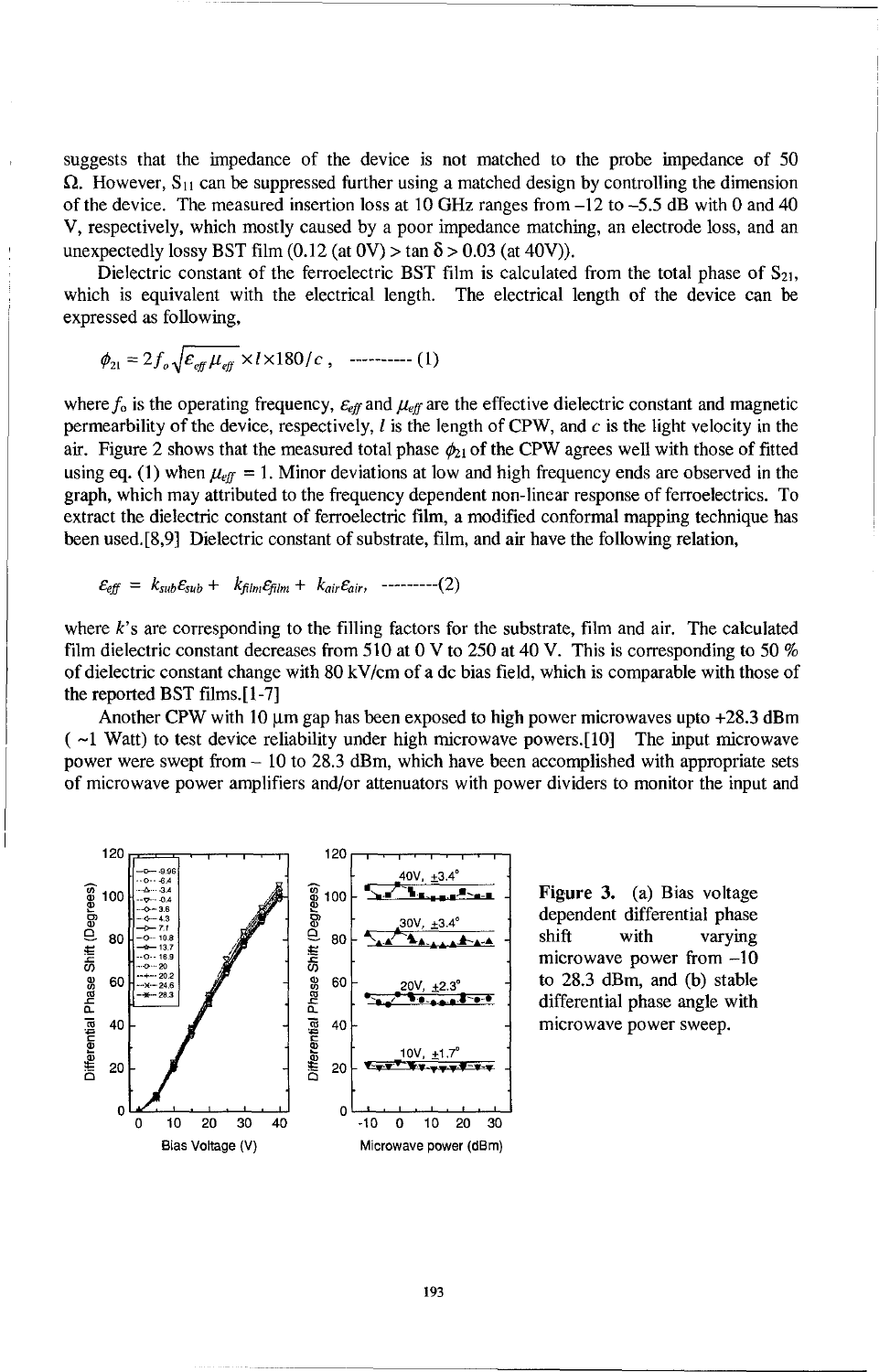output power of the device. Figure 3 exhibits stable differential phase shifts with less than 4% of deviations while changing microwave powers. Note that relatively large deviation can be attributed to minor fluctuations caused by changed microwave accessories on the path to change microwave power. A stable phase shift of 102 **±** 3.5 ° were achieved with bias voltage of 40 V, while changing input microwave power from  $-10$  to  $+28.3$  dBm. This result clearly demonstrates that the high power stability of the ferroelectric devices.

#### **GAP DEPENDENT** PROPERTIES OF **PHASE** SHIFTERS

It is difficult to extract a dielectric constant from a high dielectric thin layer. Though dielectric constants of BST films have been calculated using (modified) conformal mapping method, the validity of the model with extreme boundary conditions need further verifications with experimental results.

To investigate the dielectric constant of the films, microwave properties have been measured from devices with different gap sizes (20, 15, 10, 7, and 5  $\mu$ m), while the width of the center conductor was kept in 20  $\mu$ m and the length of the device was fixed at 3 mm. Thickness of the BST film used in this experiment is 630 nm measured by SEM. Figure 4 shows frequency dependent total phases of two CPW's with gap size of 5 and 20  $\mu$ m. The effective dielectric constants of CPW's were extracted by using the eq. 1. Then, the dielectric constant of the BST film was calculated from the effective dielectric constant based on the conformal mapping method (eq.2), and the resulting dielectric constant of the film without bias field are shown in figure 5.

From the figure 5, one can find an interesting tendency that the calculated dielectric constant decreases with increasing gap size. The dimensions of the devices were investigated using SEM, and found to be 1  $\mu$ m larger width and narrower gap than the original design. Though lower dielectric constants with measured device dimensions were extracted, dielectric constants still decrease with increasing gap size as shown in Fig. 5. This suggests that the conformal mapping and/or the nature of the ferroelectrics are not understood completely. Since we are dealing with high dielectric constant materials, the conformal mapping developed for low dielectric constant materials may cause some degree of deviation when the condition is extreme, such as high-k,



Figure 4. Total  $S_{21}$  phase of the CPW's with 3 mm in length, 20  $\mu$ m in width, and (a) 5  $\mu$ m and (b)  $20 \mu m$  of gap sizes.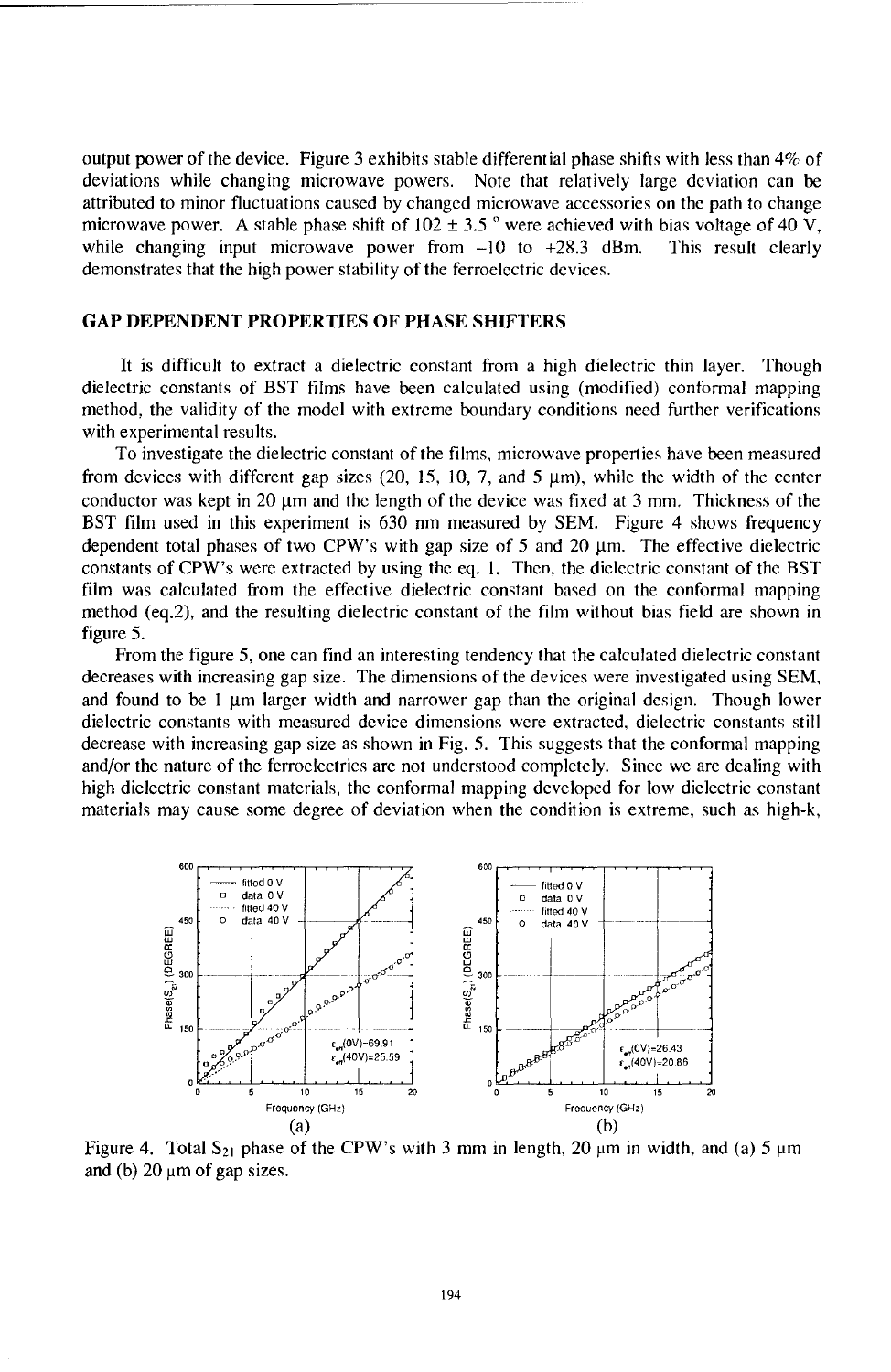![](_page_5_Figure_0.jpeg)

thin-layer, and narrow gap, and etc. The other possible origin of deviation may come from the anisotropic dielectric constant of ferroelectric films hinted from the orientation dependent dielectric constants of tetragonal and distorted cubic ferroelectrics.[1, 11-13] This should investigated further to get clear picture in a future.

Assuming that the dielectric constant of the film without dc bias field is unique and independent from the gap dimension, and the modified conformal mapping is valid, a simple correction procedure has been developed to find a unique dielectric constant of the film without a complicate scheme.

An empirical method suggested in here is introducing a virtual device dimension: increased center width and decreased gap size from the measured ones to calculate dielectric constants using the same modified conformal mapping. Dielectric constants calculated with the virtual device dimensions (2.5  $\mu$ m wider width and 2.5  $\mu$ m narrower gap than those of design) are shown in Figure 5. Corrected dielectric constants are 810 with a small deviation (less than  $2\%)$ , which is match well with EM simulation value of 750. More detailed discussion including EM simulation results will be published in elsewhere.

#### SUMMARY

CPW type phase shifters have been fabricated on  $BST/MgO$  using a 2  $\mu$ m thick metal layer. Microwave properties of the CPW's presented in here have been summarized in Table 1. The fabricated CPW phase shifter (25um (width), 5um (gap), and 8mm (length)) exhibited differential phase angle of 100 - 177 **0** at 10 - 20 GHz with a dc bias field of 80 kV/cm between Table 1. Summary of microwave properties from the CPW devices reported in this paper.

|                | Dimension<br>(g, w, l)         | Film<br>thickness | $\Delta\phi_{21}$<br>(10,20GHz) | $\varepsilon_{\text{BST}}$<br>(0, 40V) | $S_{21}$<br>(0, 40V)<br>@10 GHz | $S_{11}$<br>(0, 40V)<br>@10 GHz |
|----------------|--------------------------------|-------------------|---------------------------------|----------------------------------------|---------------------------------|---------------------------------|
| CPW I          | $5\mu$ m, $25\mu$ m, 8mm       | 3000Å             | 100, 177                        | 510, 250                               | $-12, -5.5$                     | $-6, -12$                       |
| CPW II         | 10μm, 10μm, 10mm               | 3200Å             | 102, 191                        | $-$                                    | $-13. -8$                       | $-18, -19$                      |
| <b>CPW III</b> | $5\mu$ m, $20\mu$ m, $3\mu$ m  | 6300Å             | 119, 223                        | 790, 245                               | $-10. -3$                       | $-3. -10$                       |
| <b>CPW IV</b>  | $20\mu$ m, $20\mu$ m, $3\mu$ m | 6300Å             | 23, 40                          | 811, 590                               | $-2.8, -1.4$                    | $-11. -18$                      |